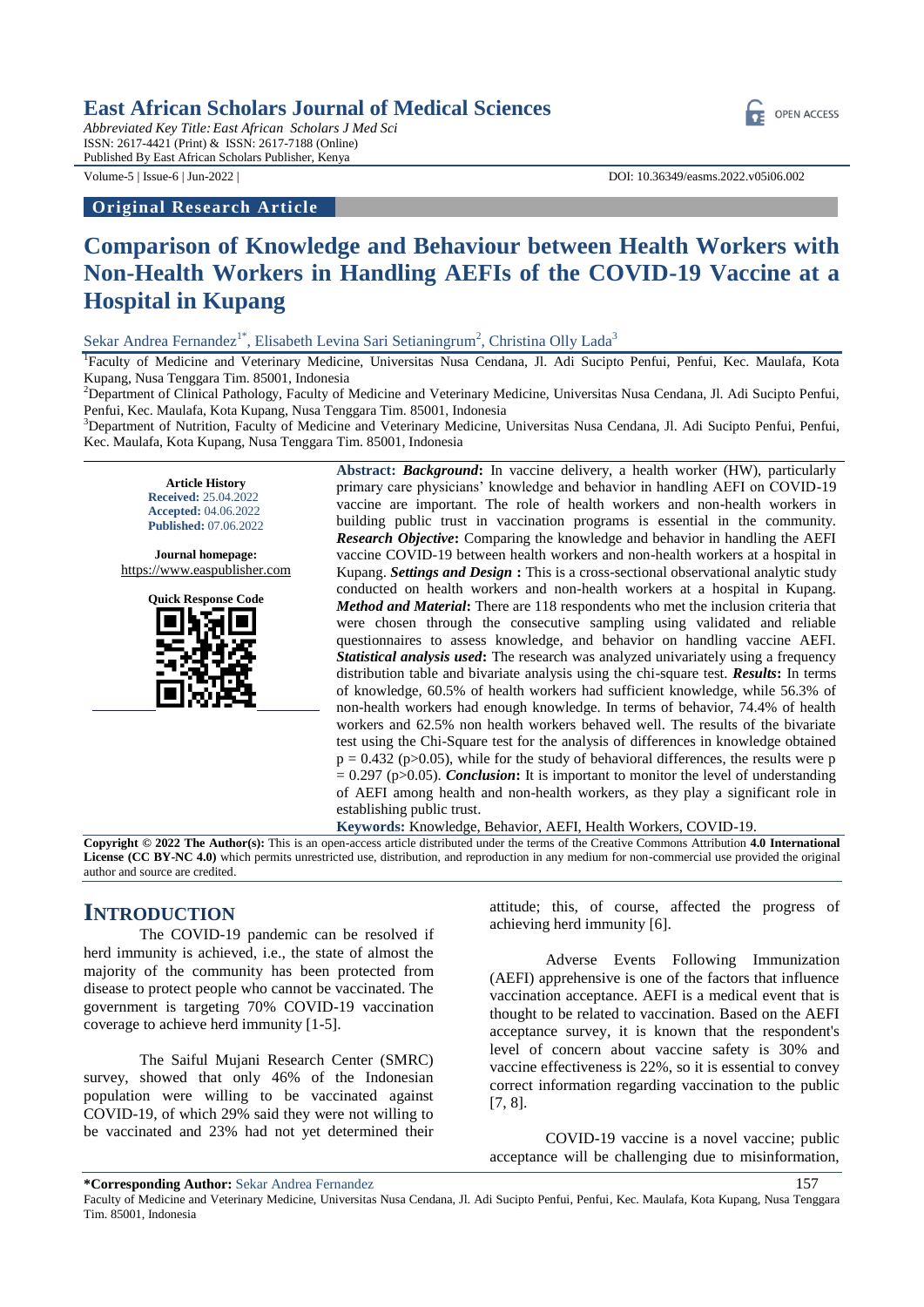skepticism, and outright refusal. Additionally, if an AEFI occurs, it can create issues for the public if it is not handled properly and there is no clear explanation for it. To avoid this, a suitable and trustworthy source of information is required. According to the vaccination acceptance study, 57 percent of the population prefers to get information from health workers.

This study also evaluated the description of knowledge and behavior in handling AEFI in nonhealth workers because based on the results of a vaccine acceptance survey, 32% of the public chose information sources that came from families and also from people who had been vaccinated, so that non-health workers also played a role in improving public trust to be vaccinated [8].

Health workers and non-health workers played a role in educating and building public confidence in the safety of the COVID-19 vaccination program, primarily related to AEFI.

**RESEARCH METHODOLOGY**

This was a cross-sectional observational analytical study conducted online using Google Forms on health and non-health professionals. Between July and August of 2021, the research was conducted. The study was conducted after institutional ethical clearance (reference no. 61/UN15.16/KEPK/2021). The purpose of this study was to compare the knowledge and behaviour of health workers and nonhealth workers about the handling of COVID-19 vaccine AEFIs. Non-probability sampling was used, with 118 respondents meeting the inclusion criteria. The study was evaluated univariately using the frequency distribution table, and bivariately using the chi-square test.

# **RESULT**

#### **General Characteristics of Respondents**

Characteristics of the respondents are women  $(69.5\%)$ , ages 20 to 29 years  $(66.1\%)$  with the average age of respondents being 29.72 years, type of work as a nurse (42.4%), last education undergraduate ( 72%), and has no history of disease (93.2%) (Table 1).

Most of the education history for health and non-health workers is the same, namely bachelor's degree with 72.1% for health workers and 71.9% for non-health workers.

| <b>Gender</b><br>36<br>Male<br>30,5<br>82<br>69,5<br>Female<br>Age<br>20-29<br>78<br>66,1<br>$\overline{30}$<br>30-39<br>25,4<br>$40 - 49$<br>$6,\overline{8}$<br>8<br>$\geq 50$<br>$\overline{2}$<br>$1,\bar{7}$<br><b>Profession Health Worker</b><br>50<br><b>Nurse</b><br>42,4<br>5,9<br>Tocologist<br>7<br>$\overline{7}$<br>Medical Specialist<br>$\overline{5,9}$<br>$\overline{7}$<br>5,9<br><b>General Practitioners</b><br>$\overline{7}$<br>5,9<br>Pharmacist<br>$\overline{5}$<br>4,2<br><b>Laboratory Analyst</b><br>$\overline{2}$<br><b>Medical Records Officer</b><br>1,7<br>Refractions<br>$\mathbf{1}$<br>0,8<br><b>Non-Health Worker</b><br>Registration<br>$\boldsymbol{7}$<br>5,9<br>$\overline{5}$<br>4,2<br>Management<br>$\overline{5}$<br>Administrative<br>4,2<br>3,4<br>Cashier<br>$\overline{4}$<br>3,4<br>$\overline{4}$<br>Security | <b>Characteristics Respondents</b> | Frequency (n)  | Percentage (%)   |  |
|-------------------------------------------------------------------------------------------------------------------------------------------------------------------------------------------------------------------------------------------------------------------------------------------------------------------------------------------------------------------------------------------------------------------------------------------------------------------------------------------------------------------------------------------------------------------------------------------------------------------------------------------------------------------------------------------------------------------------------------------------------------------------------------------------------------------------------------------------------------------|------------------------------------|----------------|------------------|--|
|                                                                                                                                                                                                                                                                                                                                                                                                                                                                                                                                                                                                                                                                                                                                                                                                                                                                   |                                    |                |                  |  |
|                                                                                                                                                                                                                                                                                                                                                                                                                                                                                                                                                                                                                                                                                                                                                                                                                                                                   |                                    |                |                  |  |
|                                                                                                                                                                                                                                                                                                                                                                                                                                                                                                                                                                                                                                                                                                                                                                                                                                                                   |                                    |                |                  |  |
|                                                                                                                                                                                                                                                                                                                                                                                                                                                                                                                                                                                                                                                                                                                                                                                                                                                                   |                                    |                |                  |  |
|                                                                                                                                                                                                                                                                                                                                                                                                                                                                                                                                                                                                                                                                                                                                                                                                                                                                   |                                    |                |                  |  |
|                                                                                                                                                                                                                                                                                                                                                                                                                                                                                                                                                                                                                                                                                                                                                                                                                                                                   |                                    |                |                  |  |
|                                                                                                                                                                                                                                                                                                                                                                                                                                                                                                                                                                                                                                                                                                                                                                                                                                                                   |                                    |                |                  |  |
|                                                                                                                                                                                                                                                                                                                                                                                                                                                                                                                                                                                                                                                                                                                                                                                                                                                                   |                                    |                |                  |  |
|                                                                                                                                                                                                                                                                                                                                                                                                                                                                                                                                                                                                                                                                                                                                                                                                                                                                   |                                    |                |                  |  |
|                                                                                                                                                                                                                                                                                                                                                                                                                                                                                                                                                                                                                                                                                                                                                                                                                                                                   |                                    |                |                  |  |
|                                                                                                                                                                                                                                                                                                                                                                                                                                                                                                                                                                                                                                                                                                                                                                                                                                                                   |                                    |                |                  |  |
|                                                                                                                                                                                                                                                                                                                                                                                                                                                                                                                                                                                                                                                                                                                                                                                                                                                                   |                                    |                |                  |  |
|                                                                                                                                                                                                                                                                                                                                                                                                                                                                                                                                                                                                                                                                                                                                                                                                                                                                   |                                    |                |                  |  |
|                                                                                                                                                                                                                                                                                                                                                                                                                                                                                                                                                                                                                                                                                                                                                                                                                                                                   |                                    |                |                  |  |
|                                                                                                                                                                                                                                                                                                                                                                                                                                                                                                                                                                                                                                                                                                                                                                                                                                                                   |                                    |                |                  |  |
|                                                                                                                                                                                                                                                                                                                                                                                                                                                                                                                                                                                                                                                                                                                                                                                                                                                                   |                                    |                |                  |  |
|                                                                                                                                                                                                                                                                                                                                                                                                                                                                                                                                                                                                                                                                                                                                                                                                                                                                   |                                    |                |                  |  |
|                                                                                                                                                                                                                                                                                                                                                                                                                                                                                                                                                                                                                                                                                                                                                                                                                                                                   |                                    |                |                  |  |
|                                                                                                                                                                                                                                                                                                                                                                                                                                                                                                                                                                                                                                                                                                                                                                                                                                                                   |                                    |                |                  |  |
|                                                                                                                                                                                                                                                                                                                                                                                                                                                                                                                                                                                                                                                                                                                                                                                                                                                                   |                                    |                |                  |  |
|                                                                                                                                                                                                                                                                                                                                                                                                                                                                                                                                                                                                                                                                                                                                                                                                                                                                   |                                    |                |                  |  |
|                                                                                                                                                                                                                                                                                                                                                                                                                                                                                                                                                                                                                                                                                                                                                                                                                                                                   |                                    |                |                  |  |
|                                                                                                                                                                                                                                                                                                                                                                                                                                                                                                                                                                                                                                                                                                                                                                                                                                                                   |                                    |                |                  |  |
|                                                                                                                                                                                                                                                                                                                                                                                                                                                                                                                                                                                                                                                                                                                                                                                                                                                                   | Nutritionist                       | $\overline{3}$ | $\overline{2,5}$ |  |
| $\overline{2}$<br>IT<br>1,7                                                                                                                                                                                                                                                                                                                                                                                                                                                                                                                                                                                                                                                                                                                                                                                                                                       |                                    |                |                  |  |
| $\overline{1}$<br>Driver<br>0,8                                                                                                                                                                                                                                                                                                                                                                                                                                                                                                                                                                                                                                                                                                                                                                                                                                   |                                    |                |                  |  |
| $\mathbf{1}$<br>Maintenance<br>0,8                                                                                                                                                                                                                                                                                                                                                                                                                                                                                                                                                                                                                                                                                                                                                                                                                                |                                    |                |                  |  |
| <b>Educational Background</b>                                                                                                                                                                                                                                                                                                                                                                                                                                                                                                                                                                                                                                                                                                                                                                                                                                     |                                    |                |                  |  |
| High School/ Equivalent<br>5,1<br>6                                                                                                                                                                                                                                                                                                                                                                                                                                                                                                                                                                                                                                                                                                                                                                                                                               |                                    |                |                  |  |
| 14<br>D <sub>3</sub><br>11,9                                                                                                                                                                                                                                                                                                                                                                                                                                                                                                                                                                                                                                                                                                                                                                                                                                      |                                    |                |                  |  |

**Table 1: General Characteristics of Respondents**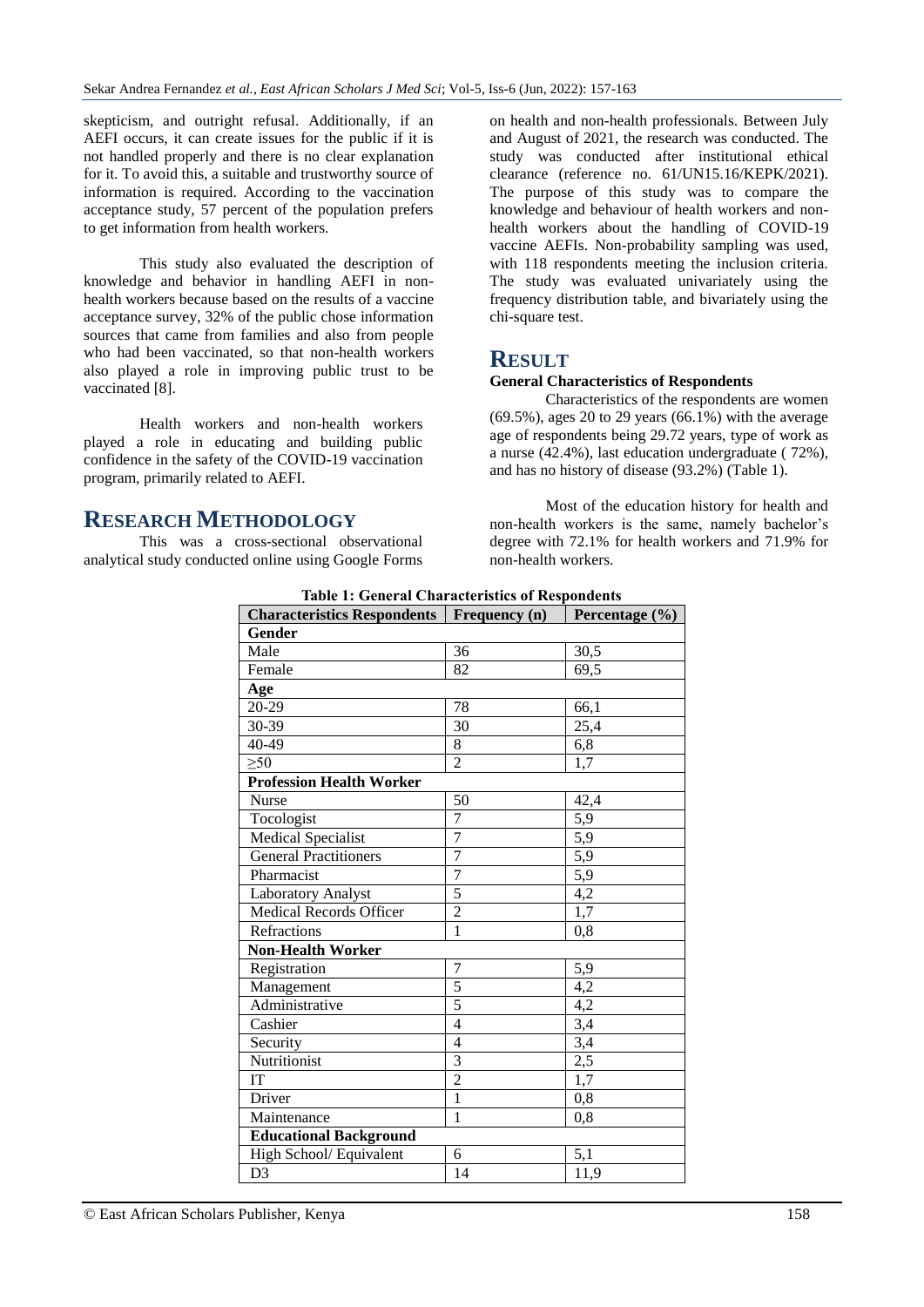| <b>Characteristics Respondents</b> | Frequency (n) | Percentage $(\% )$ |
|------------------------------------|---------------|--------------------|
| D4                                 |               | 2,5                |
| Bachelor                           | 85            | 72                 |
| Master                             | 10            | 8.5                |
| <b>Riwayat Penyakit</b>            |               |                    |
| Asthma                             |               | 2,6                |
| Gerd                               |               | 0,8                |
| Hypertension                       |               | 3,4                |
| None                               | 110           |                    |

#### **Table 2: Distribution of Information Sources Regarding Handling of AEFI Vaccine COVID-19**

| <b>Resources</b>                             | N  | $\frac{0}{0}$ |
|----------------------------------------------|----|---------------|
| Internet                                     | 80 | 67,79         |
| Vaccinator                                   | 74 | 62,7          |
| Social Media                                 | 69 | 58,47         |
| Electronic Media                             | 42 | 35,6          |
| Webinar                                      | 40 | 33,9          |
| People who have already received the vaccine | 19 | 16,10         |
| Print Media                                  | 16 | 13.6          |

Respondents obtained more sources of information regarding the handling of COVID-19

vaccine AEFIs from the internet (websites, blogs) as much as 67.79% (Table 2).

#### **Table 3: Comparison of Knowledge and Behavior between Health Workers and Non-Health Workers**

| <b>Variable</b>   | <b>Profession</b>    |                          | $\boldsymbol{P}$ |  |
|-------------------|----------------------|--------------------------|------------------|--|
|                   | <b>Health Worker</b> | <b>Non Health Worker</b> |                  |  |
|                   | $(n = 86)$           | $(n=32)$                 |                  |  |
| Knowledge $(\% )$ |                      |                          |                  |  |
| Good              | 24,4                 | 18,8                     | 0,432            |  |
| Enough            | 60,5                 | 56,3                     |                  |  |
| Less              | 15,1                 | 25,0                     |                  |  |
| Behaviour $(\% )$ |                      |                          |                  |  |
| Good              | 74,4                 | 62,5                     | 0.297            |  |
| Less              | 25.6                 | 37,5                     |                  |  |

#### **Characteristics of Respondents Based on Knowledge and Behaviour**

Respectively, 60.5 percent and 56.3 percent of health and non-health workers, had proper understanding regarding the handling of COVID-19 vaccination AEFIs. The majority of health care and non-health care professionals exhibit positive behavior when it comes to managing AEFI, with 74.4 percent and 62.5 percent, respectively (Table 3).

#### **Comparison of Respondents' Knowledge in Handling COVID-19 Vaccine AEFI**

The Chi-square analysis reveals a p-value of 0.432 when comparing the occupation to the knowledge of how to handle AEFIs. If  $p < 0.05$ , the p-value is significant (Table 3). Because the pvalue  $> 0.05$  in the analysis, it may be inferred that there is no significant difference in knowledge regarding the handling of COVID-19 vaccination AEFIs between health workers and non-health workers.

#### **Comparison of Respondents' Behavior in Handling AEFI Vaccine COVID-19**

The Chi-square study comparing the type of work to the behaviour in which AEFIs are handled shows a p-value of 0.297 (Table 3). If  $p < 0.05$ , the pvalue is significant. Because the  $p$ -value  $> 0.05$  in the study, it can be concluded that there is no significant difference in the behavior of health workers and nonhealth workers when handling COVID-19 vaccine AEFIs.

# **DISCUSSION**

In the first dose of vaccination, the most frequently reported symptoms of AEFI were local pain from the injection site and myalgia while myalgia was the most frequently mentioned symptom in the second dose. As many as 20.3 percent of respondents reported experiencing no symptoms following the first vaccination, while the number of those reporting no symptoms following the second dose increased to 50.8%.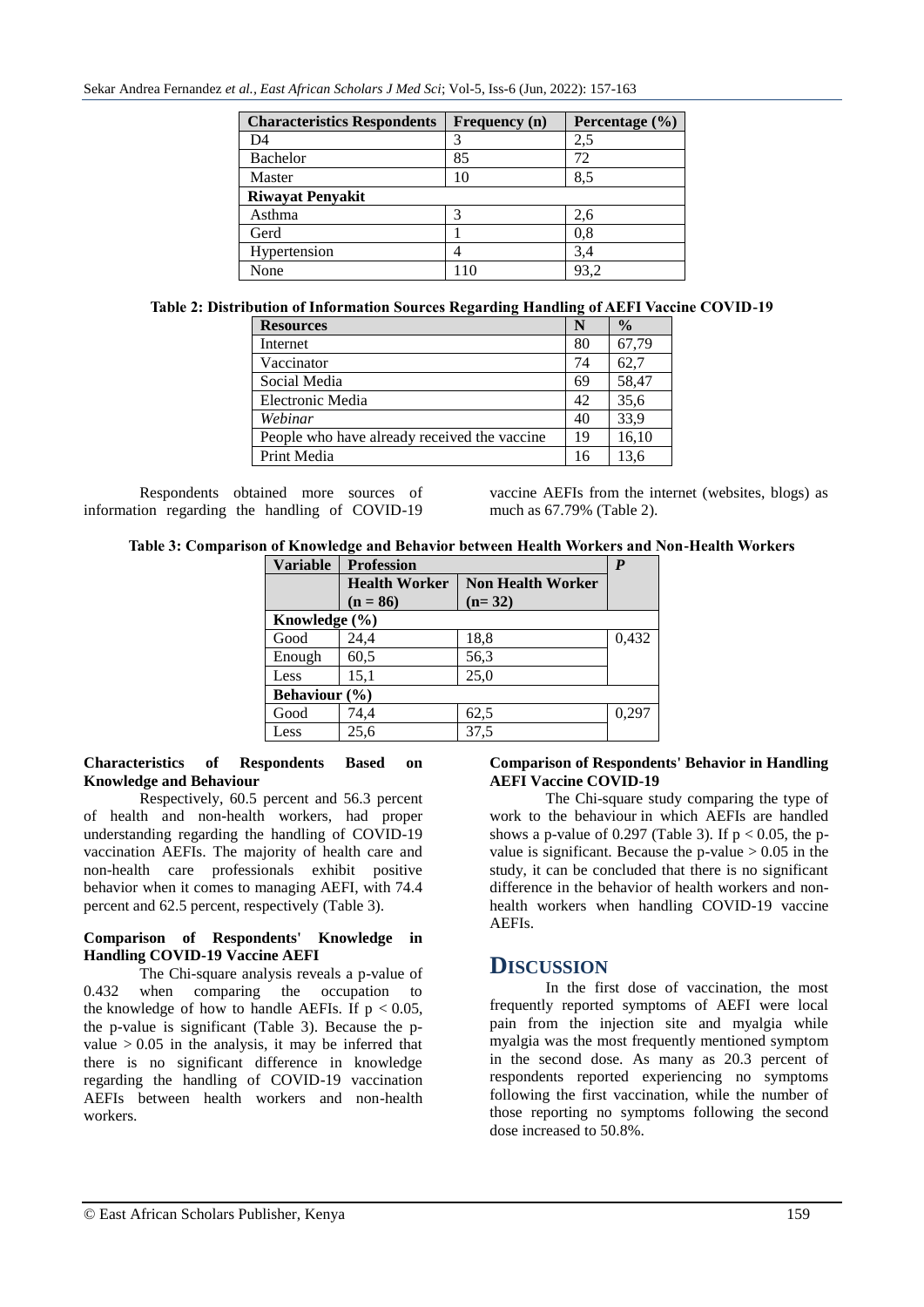The increase in asymptomatic respondents following the second dose of vaccination has shown that the body is capable of producing specific antibodies against the infecting antigen. Due to the presence of memory B cells, re-exposure to the same antigen in the second dose of vaccination will initiate the same process of proliferation and differentiation as in the first dose. Therefore, it can minimize the body's excessive immune response in order to avoid exacerbating AEFI symptoms [9].

The majority of respondents had a BMI within the normal range, and the average BMI was 22.59. Systemic AEFI following the first and second doses of vaccination was more prevalent in overweight and obese respondents. The immune system will respond to vaccines by producing proinflammatory proteins and causing inflammatory reactions that manifest as AEFI symptoms. Obesity is associated with an increased inflammatory response because it results in an increase in leptin (a proinflammatory hormone) and a decrease in adiponectin (an anti-inflammatory hormone), an increase in unsaturated fatty acids, and an increase in adipocytes, all of which stress the endoplasmic reticulum and cause cell hypoxia. In overweight and obese individuals, this situation can result in a more severe inflammatory response than in other categories [10, 11].

According to the level of knowledge regarding regading the proper handling of the AEFI vaccine for COVID-19, it is known that the majority of health worker and non-health workers already obtain sufficient knowledge. According to the distribution of respondents' responses to the knowledge questionnaire on AEFI management, both of the group correctly answered the same statement, such as how to handle severe AEFIs. Even among the group of health and non-health workers, some responded incorrectly to basic AEFI statements such as symptoms and treatment. This is vital because understanding the symptoms of AEFIs enables more accurate identification and reporting of AEFIs. Handling AEFIs is also a skill that must be mastered because, in addition to assisting in the resolution of complaints, good knowledge of how to handle AEFIs contributes to education and increases public confidence in vaccination.The same thing was found in the distribution of respondents' answers to the AEFI handling behavior questionnaire. Although most of the respondents in the health and non-health worker groups already had good behavior, there were still basic statements related to the behavior of handling AEFIs which were answered incorrectly by both groups.

The bivariate analysis revealed no significant difference in knowledge of how to handle AEFI vaccine for COVID-19 among both groups. This finding is consistent with Bernadine et al finding's, that there was no significant difference in knowledge about COVID-19 between health workers and nonhealth workers. One factor contributing to this is that respondents in the study, both health workers and non-health workers, have an estimate of undergraduate and postgraduate education. According to Notoadmojo, the more education one receives, the more knowledge one acquires. According to Akhmad et al research's respondents with sufficient knowledge were those with a diploma or an undergraduate degree. The majority of health workers and nonhealth workers in this study held an undergraduate degree. This may explain why there is no significant different in knowledge between the two groups [12, 13].

In Kieran's study, they found that the students from medical faculties had a higher level of knowledge about Dengue Hemorrhagic Fever (DHF) than students from other faculties. This is because medical students have received lessons on DHF during their lectures, whereas students from other faculties have not. However, because the COVID-19 vaccination AEFI is novel, neither groups of health professionals nor groups of non-health professionals receive lessons on this material during their courses. Therefore, both groups end up sharing the same level of knowledge in this area. Given that both groups received training from the hospital, so there may be no significant difference in their knowledge of how to handle AEFI vaccine for COVID-19 [14].

Research by Riyike Ogunyemi *et al*., found that health workers in Lagos, Nigeria already have good knowledge of handling AEFI. Similar results were found in a similar study in Australia which showed very high knowledge of health workers about AEFI and its management. Different results were obtained from the study of Calistus Masika, et al. It was found that most of the health workers in Nairobi, Kenya had less knowledge of handling AEFIs [15- 17].

Riyike Ogunyemi *et al*., discovered that health workers in Lagos, Nigeria, are already wellversed in AEFI management. Similarly, an Australian study discovered that health workers inhabited a high level of knowledge about AEFI and its management. Calistus Masika *et al*., study's came to a different conclusion. It was discovered that the majority of health workers in Nairobi, Kenya had inadequate knowledge about the proper handling of AEFIs. The inadequate knowledge among Kenya health workers is due to the fact that only a few have received training on the knowledge about proper handling of AEFIs, compared to 61.4 percent of health workers in Nigeria. According to interviews with the Education and Training Section of the hospital where the research was conducted, all employees receive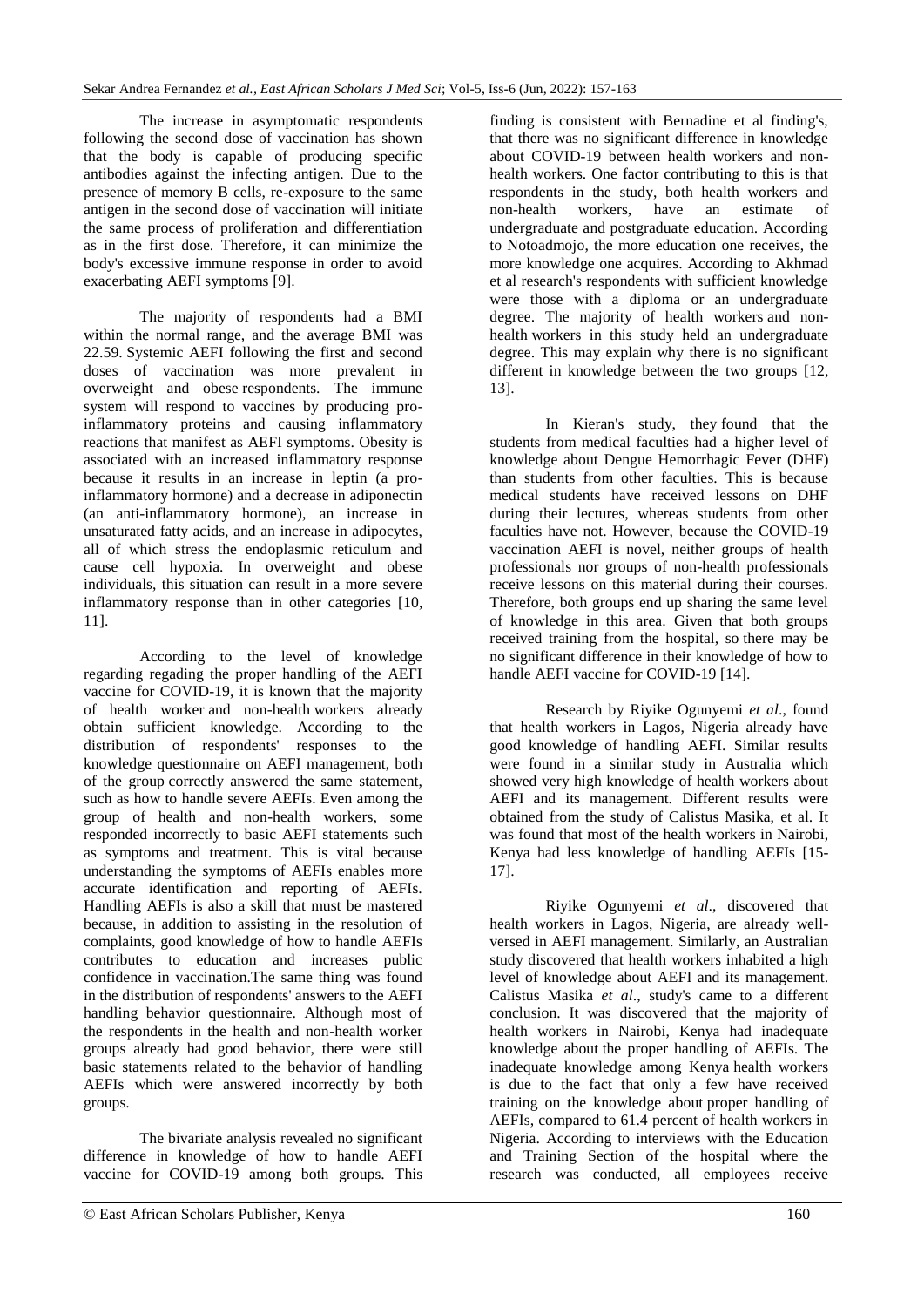training on the proper handling of AEFIs, and thus all research respondents had attended training on the proper handling of AEFIs in this study [17].

The source of information also influencesce knowledge. According to Mubarak, people who have a larger variety of sources of information will have a greater amount of knowledge. Respondents in this study obtained information about how to manage AEFI from the internet (websites and blogs) (67.79 percent), vaccine providers (62.7 percent), and social media (58.47 percent ). Additionally, based on the respondents' information sources, it can be seen that the majority of respondents prefer information from online media. According to Khelian's research, there is a link between increased knowledge and the use of the internet as a source of information [18, 19].

The analysis of AEFI handling behavior between health workers and non-health workers group revealed no statistically significant difference. This is similar to the findings of Adelia et al., who found no significant difference in the behavior of health workers and non-health workers when it came to preventing nosocomial infections. This could be because both groups worked in the same environment, so both groups understood their field of work that are involved nosocomial infections [20].

Green asserts that three factors influence behavior: predisposing factors, enabling factors, and supporting factors. Predisposing factors are those that facilitate an individual's activities, such as their attitudes, knowledge, values, and traditions. Appropriate behavior is shaped by adequate knowledge [21, 22].

According to Indah *et al*., there is a correlation between knowledge and behavior regarding hand washing with soap to prevent COVID-19. The same thing was discovered in a study by Yuhemy, who discovered that mothers' knowledge of how to handle AEFI in infants following vaccination resulted in positive AEFI handling behavior. Different findings were obtained in Helena's research, which indicated that there was no significant relationship between knowledge and behavior, owing to the influence of self-motivation, and that even when respondents possessed adequate knowledge, they did not always comprehend and apply it in the form of appropriate behavior [23-26].

According to this study, the government's policy of prioritizing vaccination for health care workers and the presence of COVID-19-related anxiety can affect the self-motivation of research respondents, resulting in the emergence of positive behavior [27].

Enabling factors are those that encourage someone to take action. These factors include funds, transportation, and facilities. Free vaccination services and medicines related to the handling of AEFIs, as well as all government funding for health services related to AEFIs, as well as the accessibility of educational leaflets and training on the handling of AEFIs, were all found to be factors that facilitated in the development of respondents' good behavior [28, 29].

Reinforcing or driving factors contribute to beliefs that encourage someone to act, such as laws, the attitudes, and behavior of community leaders, religious leaders, the environment, and other people. According to Adelia et al research's a similar work environment has an effect on infection prevention behavior in health and non-health workers. Both groups show a positive infection prevention behaviors, owing to the fact that they work in the same environment, which encourages them to understand aspects of their work environment. Health and non-health workers in this study share same work environment, which promotes the development of positive AEFI handling behaviors. Additionally, management's implementation of training and supervision can be a factor in the development of proper AEFI handling behavior [30, 31].

Knowledge and behavior in managing AEFI in health and non-health workers, particularly primary care physicians, is critical because they act as dependable sources of information for the public, helping to build trust, correct misinformation, and so that they can respond properly in the occurrence of a mild or severe vaccine AEFI.

# **CONCLUSION**

This study shows that both staffs working in hospitals if provided with adequate training and education related to the AEFI covid-19 vaccine, will result in good knowledge and AEFI handling behavior. Quality of training and education provided by the hospital to its employee is essential for their knowledge and behavior. it is expected that both health workers and non-health workers are actively seeking out the updated information.

This is important because it is known that health workers and non-health workers have an essential role in building public trust regarding vaccination especially for primary care physicians because they play a key role in reaching many people who have not yet been vaccinated against COVID-19. We also know from this study that more people prefer information sources like the internet and vaccinators. Thus, it enables us to use suitable media to deliver information about the covid-19 immunization.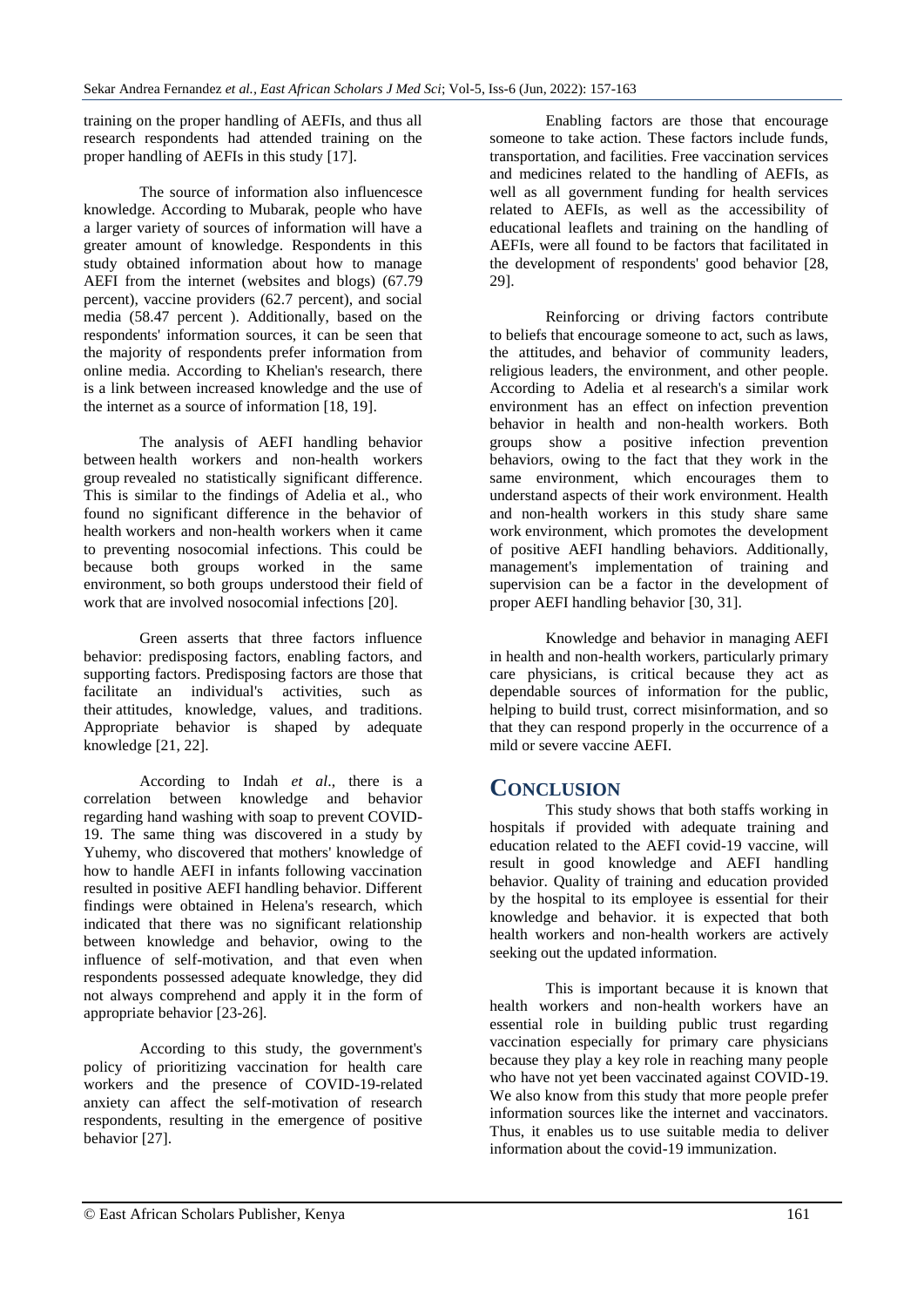### **ACKNOWLEDGEMENT**

We would like to express our gratitude to Dr. Jojor Sihotang, Sp.OG., M.Ked.Klin, for taking the time and effort to assist in the completion of this research.

## **REFERENCES**

- 1. Zhou, P., Yang, X. L., Wang, X. G., Hu, B., Zhang, L., Zhang, W., ... & Shi, Z. L. (2020). A pneumonia outbreak associated with a new coronavirus of probable bat origin. *nature*, *579*(7798), 270-273.
- 2. Covid19.go.id [homepage on the Internet]. Indonesia : Peta Sebaran; 2021 [cited 2021 Oct 25]. Available from: https://covid19.go.id/peta-sebaran
- 3. Pemerintah Indonesia. (2020). Peraturan Presiden Republik Indonesia Nomor 99 tahun 2020 tentang Pengadaan Vaksin dan Pelaksanaan Vaksinasi dalam Rangka Penanggulangan Pandemi Corona Virus Disease 2019 (Covid-19), 2019(039471), 13.
- 4. Kementerian Kesehatan Republik Indonesia. (2021). Frequently Asked Question (FAQ) Seputar Pelaksanaan Vaksinasi Covid, 1-16.
- 5. Vaksin Dashboard [homepage on the internet]. Indonesia : Kemenkes RI [cited 2021 Oct 25]. Available from: https://vaksin.kemkes.go.id/#/vaccines
- 6. Subarkah, M. (2021). Survei: Hanya 46% penduduk Indonesia yang bersedia divaksin Covid-19. Republika.co.id [Internet]. [cited 2021 May 5]. Available from: from: https://www.aa.com.tr/id/nasional/survei-hanya-46 penduduk-indonesia-yang-bersedia-divaksin-covid-19/2184983#
- 7. Yurttas, B., Poyraz, B. C., Sut, N., Ozdede, A., Oztas, M., Uğurlu, S., ... & Seyahi, E. (2021). Willingness to get the COVID-19 vaccine among patients with rheumatic diseases, healthcare workers and general population in Turkey: a webbased survey. *Rheumatology international*, *41*(6), 1105-1114.
- 8. Kementerian Kesehatan Republik Indonesia, ITAGI, WHO, UNICEF. (2020). Survei Penerimaan Vaksin COVID-19 di Indonesia. Satuan Gugus Tugas Penanganan COVID-19, (November), 1–26.
- 9. Schmidt, S. (2015). Travel vaccines. *SA Pharmaceutical Journal*, *82*(10), 11-15.
- 10. de Heredia, F. P., Gómez-Martínez, S., & Marcos, A. (2012). Obesity, inflammation and the immune system. *Proceedings of the Nutrition Society*, *71*(2), 332-338.
- 11. Lada, C. O., Buntoro, I. F., Nurina, R. L., & Woda, R. R. (2021). Non-Communicable Diseases of the Elderly during the Pandemic COVID-19 in Rural and Urban Areas, Kupang-East Indonesia. *EAS Journal of Parasitology and Infectious Diseases Abbreviated*, 0982(5), 75–82. Available from: https://easpublisher.com/journal-

details/easjpid/58/435

- 12. Ekpenyong, B. N., Osuagwu, U. L., Miner, C. A., Ovenseri-Ogbomo, G. O., Abu, E. K., Goson, P. C., ... & Agho, K. E. (2021). Knowledge, Attitudes, and Perceptions of COVID-19 among Healthcare and Non-Healthcare Workers in Sub-Saharan Africa: A Web-Based Survey. *Health security*, *19*(4), 393-404.
- 13. Kasman, A. F., & Ishak, N. I. (2016). Faktor-Faktor yang Mempengaruhi Tingkat Pengetahuan Ibu tentang Imunisasi Dasar di RSIA Annisa Banjarmasin, 80–88.
- 14. Muliadi, D. (2015). Perbandingan tingkat pengetahuan mahasiswa fakultas kedokteran dengan fakultas Kesehatan masyarakat universitas sumatera utara mengenai demam berdarah dengue, 7–37.
- 15. Ogunyemi, R., & Odusanya, O. (2016). A survey of knowledge and reporting practices of primary healthcare workers on adverse experiences following immunisation in alimosho local government area, Lagos. *Niger Postgrad Med J*, 23(2), 79.
- 16. World Health Organization. (2021). Module 3: Adverse event following immunization (AEFI). In: Vaccine Safety Basics [Internet]. 2021 [cited 2021 Sep 28]. Available from: https://www.who.int/vaccine\_safety/initiative/tech\_ support/Part-3.pdf?ua=1
- 17. Masika, C. W., Atieli, H., & Were, T. (2016). Knowledge, Perceptions, and Practice of Nurses on Surveillance of Adverse Events following Childhood Immunization in Nairobi, Kenya. *Biomed Res Int*, 2016, 3745298.
- 18. Mubarak, W. I. (2011). Promosi Kesehatan untuk Kebidanan. Jakarta: Salemba Medika.
- 19. Syevira, K., Ismangoen, H., & Muchlis, M. (2015). Hubungan Intensitas Penggunaan Internet dengan Tingkat Pengetahuan dan Sikap Kesehatan Reproduksi Remaja di Diploma III Kluster Ilmu Pengetahuan Sosial (IPS) Sekolah Vokasi Universitas Gadjah Mada Tahun 2015. Univ Gadiah Mada.
- 20. Maharani, A., & Santoso, S. (2015). Perbandingan Pengetahuan Infeksi Nosokomial Pada Tenaga Kerja Medis dan Non Medis di Rumah Sakit (Studi Analitik di Rumah Sakit Bhakti Asih Brebes). *J Kedokt Diponegoro*, 4(2), 64–75.
- 21. Lusk, S. L. (1992). Health promotion planning: An educational and environmental approach. *Patient Educ Couns*, 19(3), 298.
- 22. Stevenson Thene, J., Lada, C. O., & Sagita, S. (2021). Relationship between Knowledge with Attitudes and Behaviors of Mask use in Prevention of Covid-19 in Community in Kupang City, 8(4), 1–5. Available from: www.ijcmr.com
- 23. Zurizah, Y. (2017). Hubungan Antara Pengetahuan Ibu Tentang Penanganan Kejadian Ikutan Paska Imunisasi (KIPI) Pada Bayi di Puskesmas Tebat Agung Kabupaten Muara Enim. *J Ilm Med Sci Ilmu*

© East African Scholars Publisher, Kenya 162